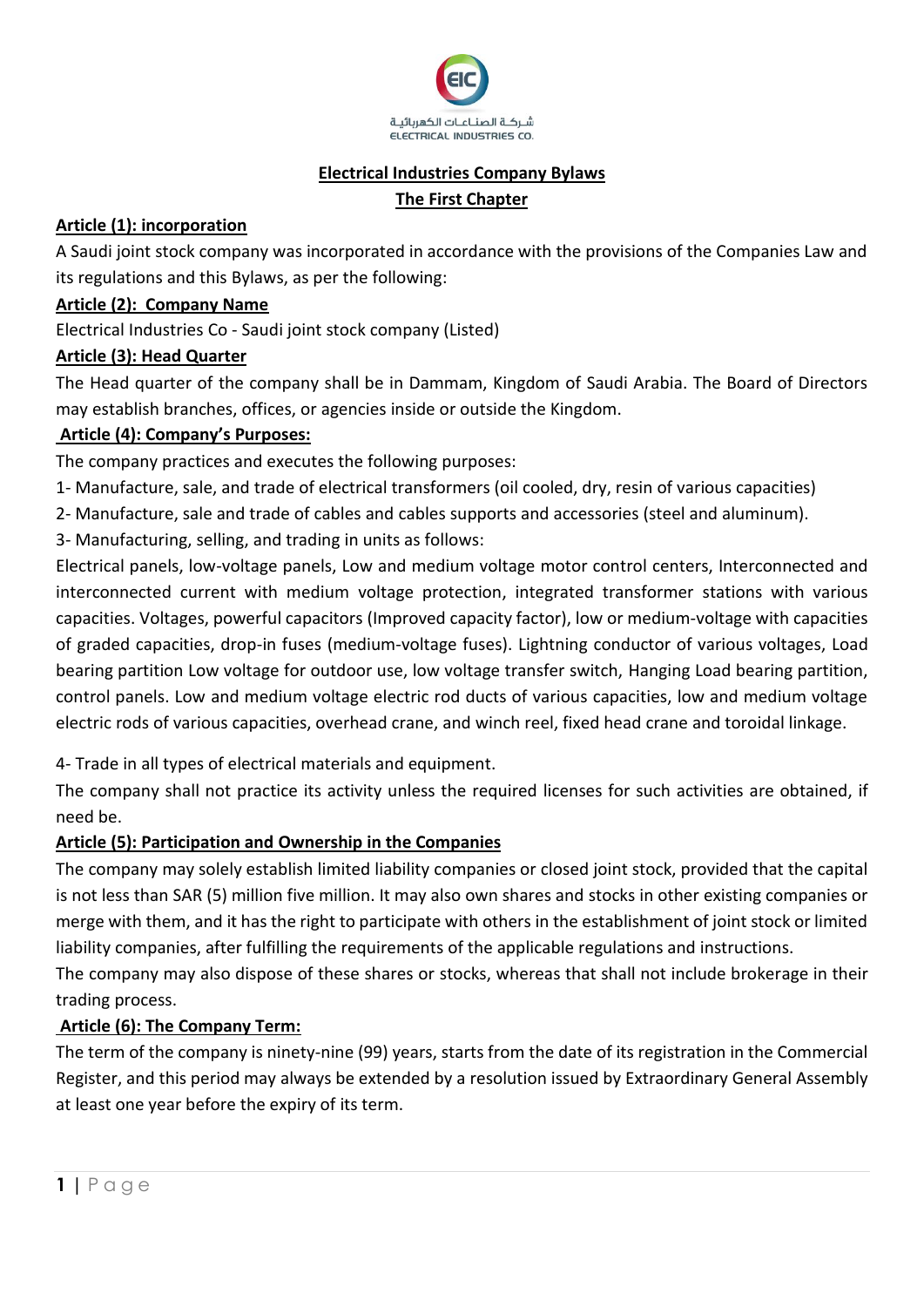

# **The Second Chapter Capital and Shares**

## **Article (7): The Company's Capital**

The capital was specified with amount of SAR (450,000,000) four hundred and fifty million SAR, divided into (45.000.000) forty-five million shares, equal in value, the nominal value of each of which is (10) ten riyals, all of which are ordinary shares.

## **Article (8): Subscription in Shares**

The founders subscribed in all shares of the company amounted (45.000.000) forty-five million and they are fully paid.

## **Article (9): Payment of the Shares Value:**

The shareholder shall pay the value of the share on the dates set, therefor. If he fails to pay on the due date, the Board of Directors may, after notifying him via a registered letter at his address recorded in the shareholders register, sell the share in a public auction or the stock market, as the case may be, in accordance with the regulations set by the relevant entity.

The company shall collect the amounts due to it from the sale proceeds and return the remainder to the shareholder. If the sale proceeds are not sufficient to meet these amounts, the company may collect the remainder from all the shareholder's money. Nevertheless, the shareholder who defaulted on payment until the day of the sale may pay the value due, in addition to the expenses incurred by the company in this regard. The company annuls the sold share in accordance with the provisions of this article and grants the buyer a new share bearing the number of the canceled share and indicates in the shares register that the sale took place with the name of the new owner.

## **Article (10): Issuance of Shares**

The nominal value of the one share is SAR (10) ten, and it may not be issued for less than its nominal value, but it may be issued at a higher value.

In this case, the difference in value shall be added in a separate item among the shareholders' equity, even if it reaches its maximum limit.

The share is undividable against the company, if it is owned by more than one person, they must choose one of them to act on their behalf in using the share rights, and these persons shall be jointly liable for the liabilities arising from the ownership of the share.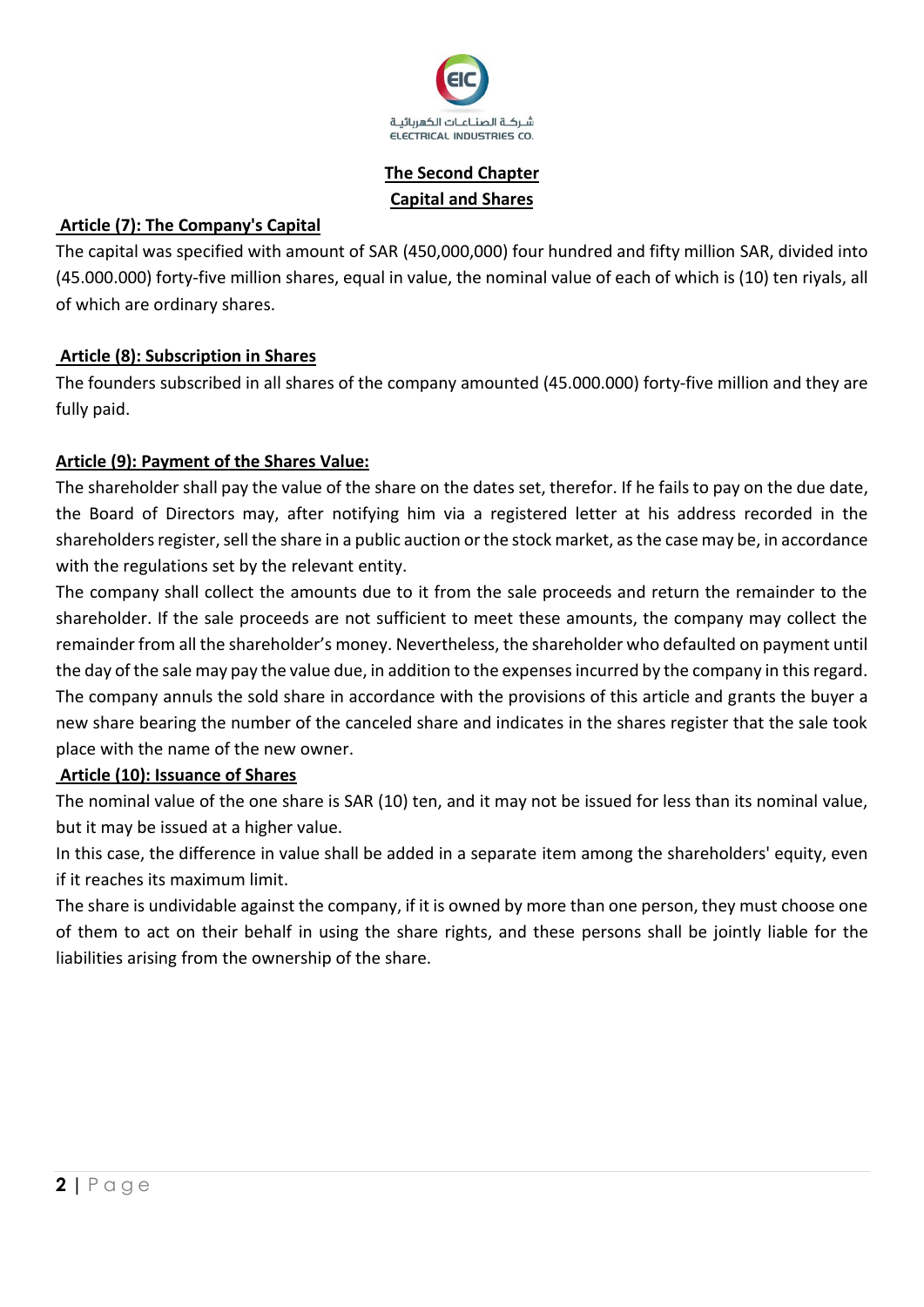

#### **Article (11): Preferred Shares**

The Extraordinary General Assembly of the company may, in accordance with the principles set by the relevant entity, issue preferred shares or decide to purchase them, convert the ordinary shares into preference, or convert preferred shares into ordinary ones.

Preferred shares do not give the right to vote in the General Assemblies. These shares authorize its owners to obtain a percentage higher than the owner of ordinary shares of the net profit of company after setting aside the statutory reserve.

#### **Article (12|) Bonds and Instruments:**

The company may issue - in accordance with the Capital Market Law - debt instruments or negotiable financing instruments.

#### **Article (13): Shares Trading**

The shares, in which the founders are subscribed may only be traded after the publication of the financial statements of the company for two fiscal years, each of which may not be less than twelve months from the date of the company's incorporation. The instruments of these shares shall be marked in a way that shows their type, date of company incorporation and the period in which trading is banned.

However, during the ban period, the shares property may be transferred in accordance with the provisions of the selling rights from one of the founders to another or from the heirs of one of the founders in the event of his death to third parties or in the event of execution on the funds of the insolvent founder or the bankrupt, provided that the priority of owning those shares shall be granted to the other founders.

These provisions shall be applicable to what the founders subscribe to in the event of capital increase before the expiry of the ban period.

### **Article (14): Shareholders Registry**

The shares of the company are traded according to the provisions of the Saudi Capital market and its executive regulations

### **Article 15): Shares Certificates:**

The shares purchased / or subscribed are kept in the Saudi Stock Exchange (Tadawul) under the supervision of the Capital Market Authority. Tadawul shall provide the company with shareholders registry, ID numbers, nationalities, residence place and number of shares owned by the company. The shares are subject to all regulations and rules applied in Saudi Arabia.

### **Article (16): The Company's purchase for its shares:**

The company may purchase its shares or mortgage it in accordance with the rules established by the competent authority and the shares purchased by the company do not have votes in the Shareholders' Assembly.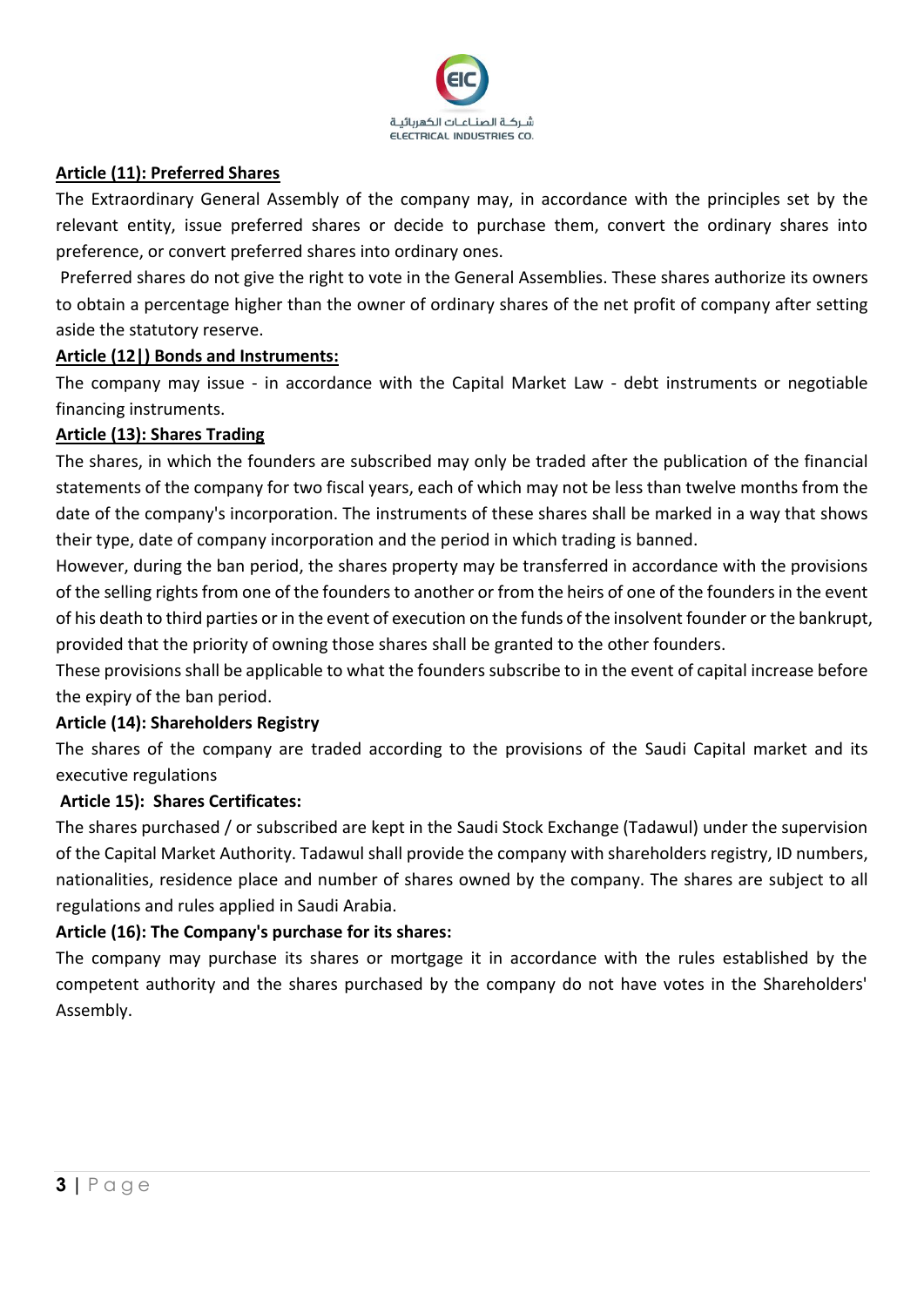

## **Article (17): Capital Increase**

1) The Extraordinary General Assembly may decide to increase capital provided that the capital is fully paid. It is not necessary for the capital to be paid in full, if the unpaid part of the capital belongs to shares issued in return for transferring debt tools or financing instruments to shares and the period of transferring them to shares has not yet ended.

2) The Extraordinary General Assembly may in all cases allocate issued shares upon capital increase or part of them for the employees of the company, subsidiaries, some, or any of that. The shareholders may not exercise priority rights when the company issues shares allocated for the employees.

3) The shareholder who owns the share at the time in which the Extraordinary General Assembly issues resolution to approve the capital increase – have the priority in subscription in new shares issued in exchange of cash shares and those shall be informed of their priority through publication in a daily newspaper or informing them via registered mail about the capital increase decision, subscription terms, period and its start and end date.

4) The Extraordinary General Assembly is entitled to suspend the enforcement of priority right of the shareholders in subscribing to capital increase in exchange for cash shares or to grant the priority to nonshareholders in cases, which it deems appropriate to the company interest.

5) The shareholder is entitled to sell or waive the priority right within the period from issue date of the General Assembly resolution approving the capital increase until the last day of subscription in new shares associated with these rights in accordance with the controls set by the competent authorities.

6) While taking into account what mentioned in paragraph (4) above, new shares shall be distributed to the priority rights holders, who requested subscription with percentage of what they own of priority rights from the total priority rights arising from the capital increase , provided what they obtain shall not exceed what they requested for new shares and the reminder of new shares shall be distributed to the holders of priority rights who requested more than their shares with the percentage of what they own of priority rights from the total priority rights arising the capital increase , provided that what they obtain shall not exceed what they requested of the new shares , whereas, the remaining shares shall be offered to third parties , unless the Extraordinary General Assembly or Saudi Capital Market Law states otherwise.

### **Article (18): Capital Decrease**

The Extraordinary General Assembly shall decide to decrease the capital of the company if it exceeds its needs or if the company has incurred losses, whereas in this latter case only, the capital may be decreased below the limit stated in Article No. (54) of the Companies Law. The resolution to decrease the capital shall only be issued after reading the auditor's report about justifying the reasons, the company's liabilities, and the effect of decrease on these liabilities.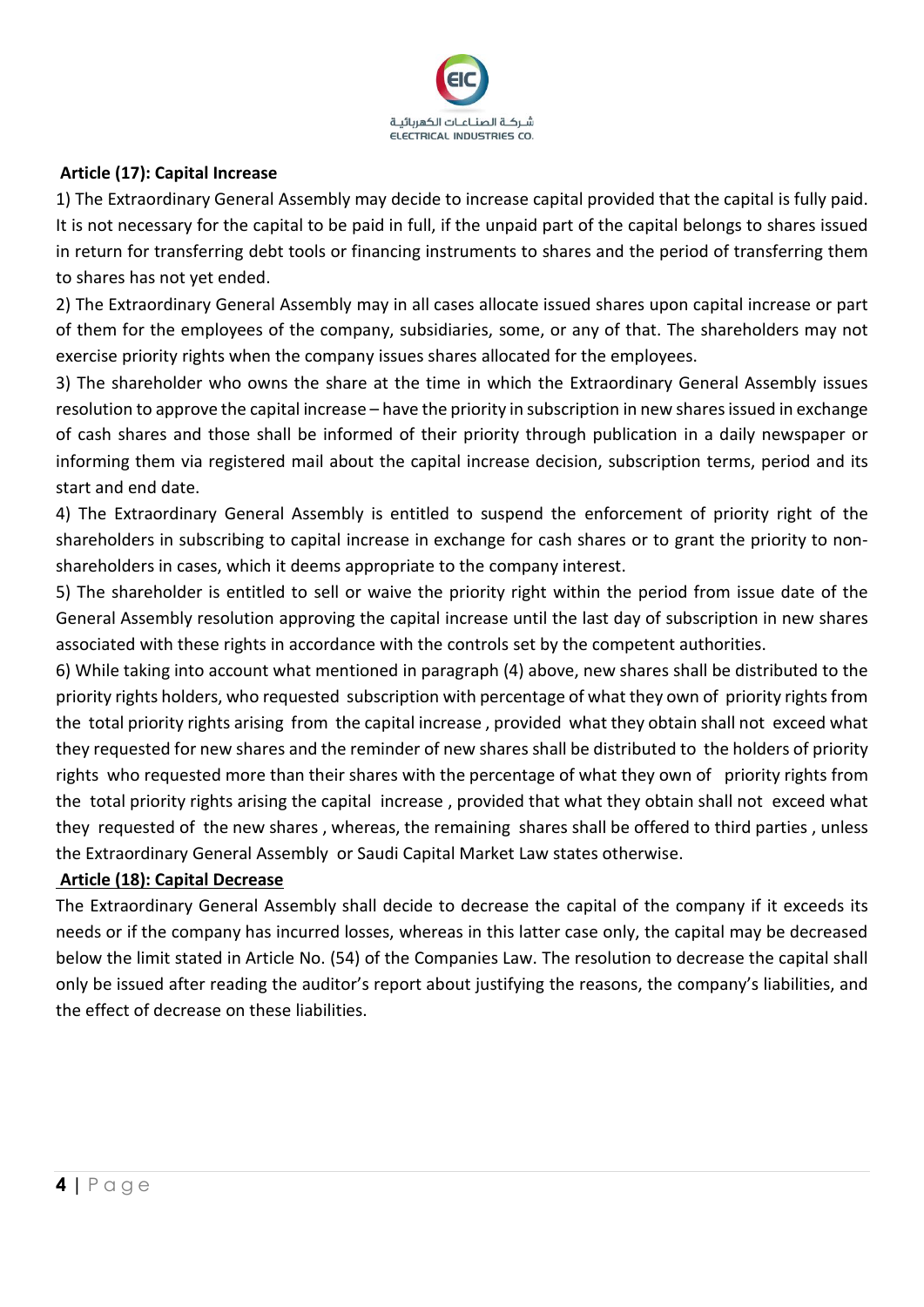

If the decrease was due to the company capital exceeding its needs, the creditors shall be called to present their objections within sixty days from the date of publication of the decrease resolution in a daily newspaper distributed in the area where the companies headquarter is located. If one of the creditors objected and submitted documents to the company on said date, the company shall pay him his debt if it is a current debt or provide sufficient guarantee if it is a deferred debt.

# **The Third Chapter Board of Directors**

### **Article (19): Board of Directors**

The company is managed by a Board of Directors composed of eight members elected by the Ordinary General Assembly for three years. As an exception, the shareholders appointed the first board of directors in the meeting of the constituent assembly for a period of five years, starting from the date of the issuance of the Minister's resolution announcing the establishment of the company.

## **Article (20): Expiry of Board Membership**

Board membership shall end upon the expiry of its term or upon the expiry of the member's term in accordance with any valid rules or instructions in the Kingdom of Saudi Arabia. However, the Ordinary General Assembly may at any time dismiss all or some of the members of the Board of Directors, without prejudice to the dismissed member right towards the company to claim a compensation if the dismissal was unjustified or occurred at an inappropriate time. A member of the board of directors may resign, provided choosing a propitiate time, otherwise, he will be held accountable before the company for the damage arising due to resignation.

## **First Article (20): Vacant Position in the Board**

If the position of a member of the Board becomes vacant, the Board may temporarily appoint a member in the vacant position, and the Capital Market Authority shall be notified of the appointment within five working days.

This appointment shall be presented to the Ordinary General Assembly at its first meeting, and the new member completes his predecessor term. If the number of members of the board of directors are decreased below the quorum required for the validity of its meetings (5) Five members, the remaining members shall call the Ordinary General Assembly to convene within sixty days to elect the required number of members.

## **Article (22): Powers of the Board of Directors**

Subject to the powers prescribed for the General Assembly, the board of directors shall have the widest powers in the management of the company to achieve its purposes, it has the following:

1) Supervising and executing the general policies of the company and setting the required administrative and technical plans to run its business and achieve its purposes.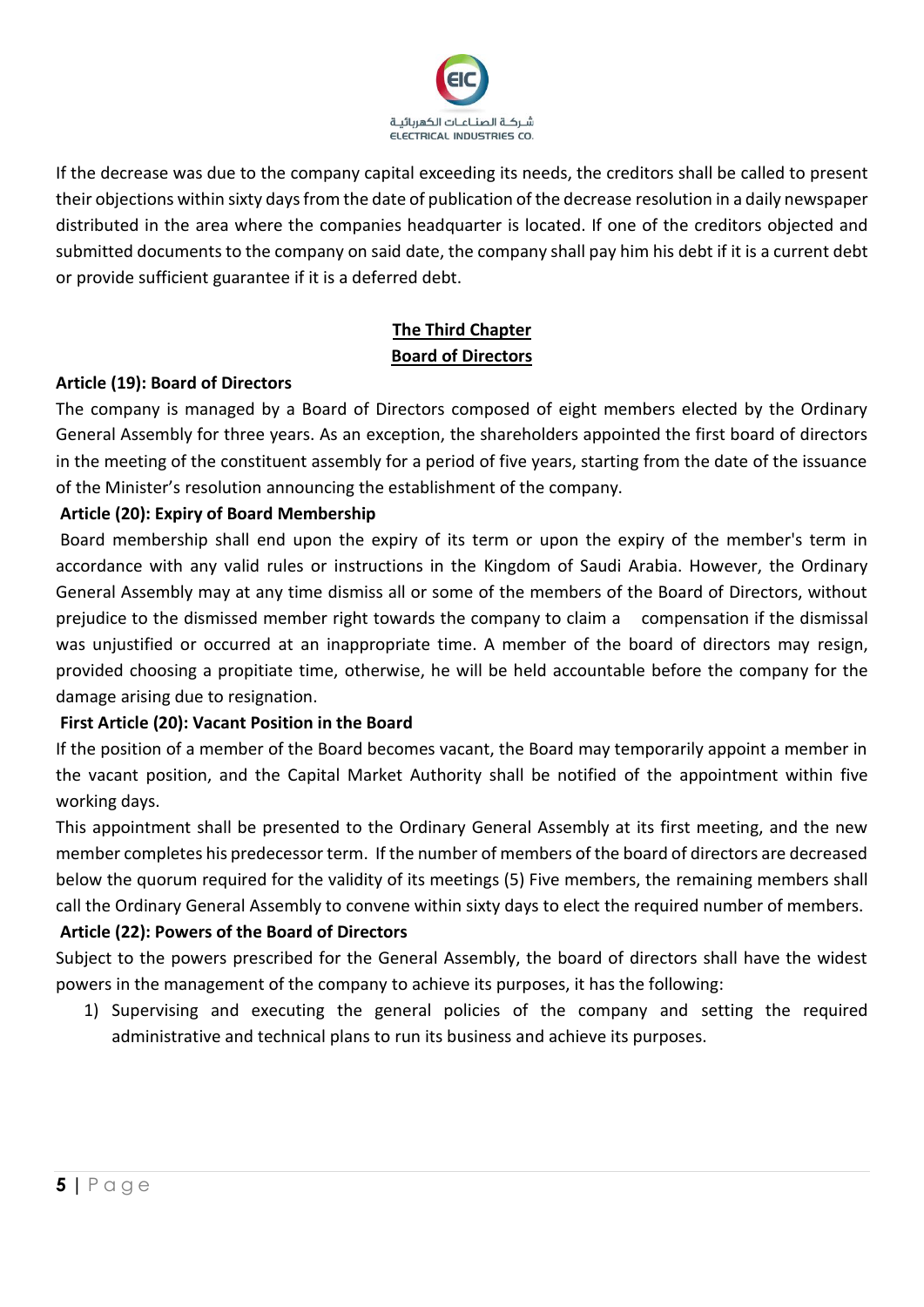

2) The right to dispose of assets, property, and real estates of, whereas it is entitled to purchase, accept it, pay the price, mortgage, redemption of mortgage, conveyance, receive the price, deliver the appraised , assignment and its acceptance . The minutes of the board of directors shall include the reasons for its resolution to dispose of the assets, property, and real estate of the company subject to the following conditions:

A- The board shall specify in the sales resolution the reasons and its justifications

B – The sale shall be close the counterpart price.

C-The sale shall be immediate, except for some cases determined by the board and with sufficient guarantees.

D- The disposal should not lead to the suspension of the company's activities or burden it with other liabilities.

3) The board may conclude loan contract with government funds and funding institutions regardless of its period, as well as commercial loans which does not exceed the end of the company's term, as for loans whose term exceeds three years, subject to the conditions described below :

A. The amount of loans that the board may conclude shall not exceed 50% of the company's capital during the company's financial year

(B) The board shall determine in its resolution the uses of the loan and how to repay it.

C -Loan terms and the provided guarantees shall consider not to harm the company, its shareholders, and the general guarantees of creditors.

4- Opening documentary credits, bank guarantees, bank accounts, withdrawing and closing them.

5- The right to participate in tenders and auctions which are necessary for the company's business and reviewing the offers submitted and awarded.

6 -Right of conciliation, waiver, and contract in the name of the company and on its behalf.

7- The board of Directors may – in the cases deemed appropriate by it - discharge the company debtors from their liabilities in accordance with its interest, provided that the minutes of the board meeting and the resolution shall include the following conditions:

A-The discharge shall be after a full year after the emergence of the debt as a minimum .

(B) The discharge shall be to a specific amount at a maximum amount for every year for single debtor.

(C) The discharge right is solely entitled to the board, and it may not be delegated.

The board of directors may delegate some of its powers to the chairman or any member of the board or to third parties.

### **Article (23): Remuneration of the Board of Directors:**

 1- Members of the Board of Directors shall receive remuneration in accordance with the terms and conditions approved by the Ordinary General Assembly from time to time and within the framework of the provisions of the Companies Law or any other complementary regulations or resolutions. This remuneration may be certain amount or attendance allowance, and it can be benefits or a certain percentage of net profits and may be combined with two or more of these benefits.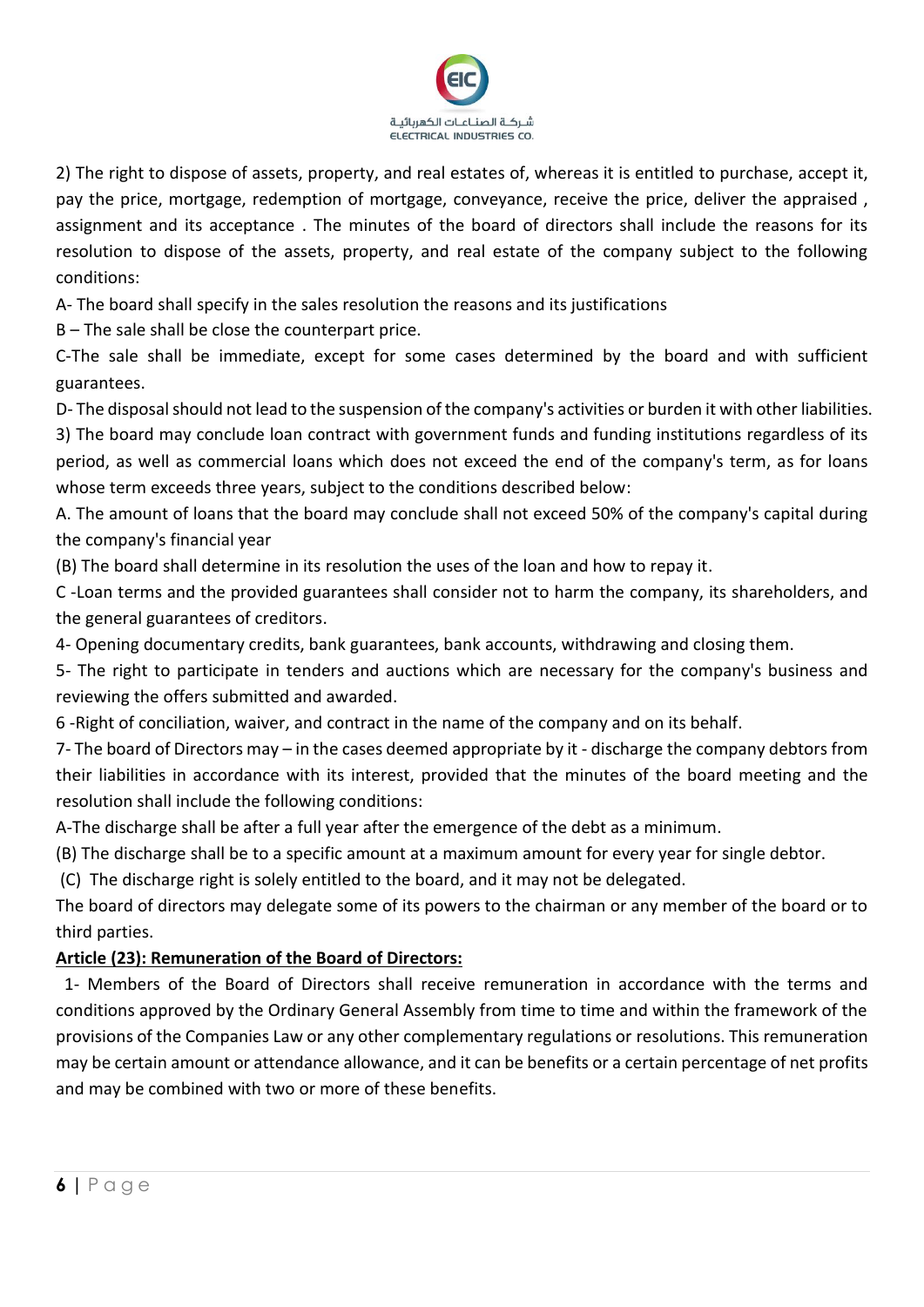

2-If the remuneration is a certain percentage of company's profit, it shall not exceed (10%) of the net of profits, after distributing a profit of no less than (5%) to the shareholders of the paid-up capital of the company, provided that the entitlement to this bonus is proportional to the number of sessions attended by the member.

3- In all cases, the sum of the remuneration or in-kind benefits received by a member of the Board of Directors shall not exceed the amount of (five hundred thousand riyals annually) in accordance with the regulations set by the competent authorities.

4- The report of the Board of Directors to the Ordinary General Assembly includes a comprehensive statement of all the bonuses, expenses allowances and other benefits received by the members of the Board of Directors during the fiscal year. The report includes a statement of what the members of the board of directors received in their capacity as employees, administrators, or what they received in return for administrative, advisory, or technical work.

## **Article (24): Chairman of the Board of Directors, Vice Chairman / Managing Director, and Chief Executive Officer**.

The Board of Directors appoints from among its members a chairman and a vice chairman, whereas it may appoint a Managing Director. It is not permissible to combine the position of the chairman of the board with any other executive position in the company. The Vice Chairman of the Board of Directors replaces the Chairman of the Board of Directors in his absence.

1) The Chairman of board / Vice chairman is entitled with the powers to call the Board to convene and chair the Board's meetings and the shareholders' general assembly meetings.

2) The Chairman of the Board represents the company and sign on its behalf in its relationships with others, before the judiciary, government authorities, the notary, the General Investment Authority, the Capital Market Authority, courts, dispute settlement committees of various kinds, judicial authorities. The Chairman of the Board represents the company at arbitration authorities, development funds, governmental and private financing funds, chambers of commerce and industry, private authorities, banks, companies, and institutions of various kinds. The Chairman of the Board is also authorized to sign all types of contracts, documents , including signing on behalf of the company the contracts of incorporation of the companies in which the company participates with their amendments and appendices, whatever the purposes of the amendments included therein, including the amendments related to the assignment of shares and shares in companies and the sale of those shares and quotas or Acceptance of it, sale and purchase of movable property, real estate and land, acceptance of purchase, emptying, payment of price or receipt of price, mortgage, release of mortgage, signing contracts, agreements, checks and voiding before notaries and official authorities .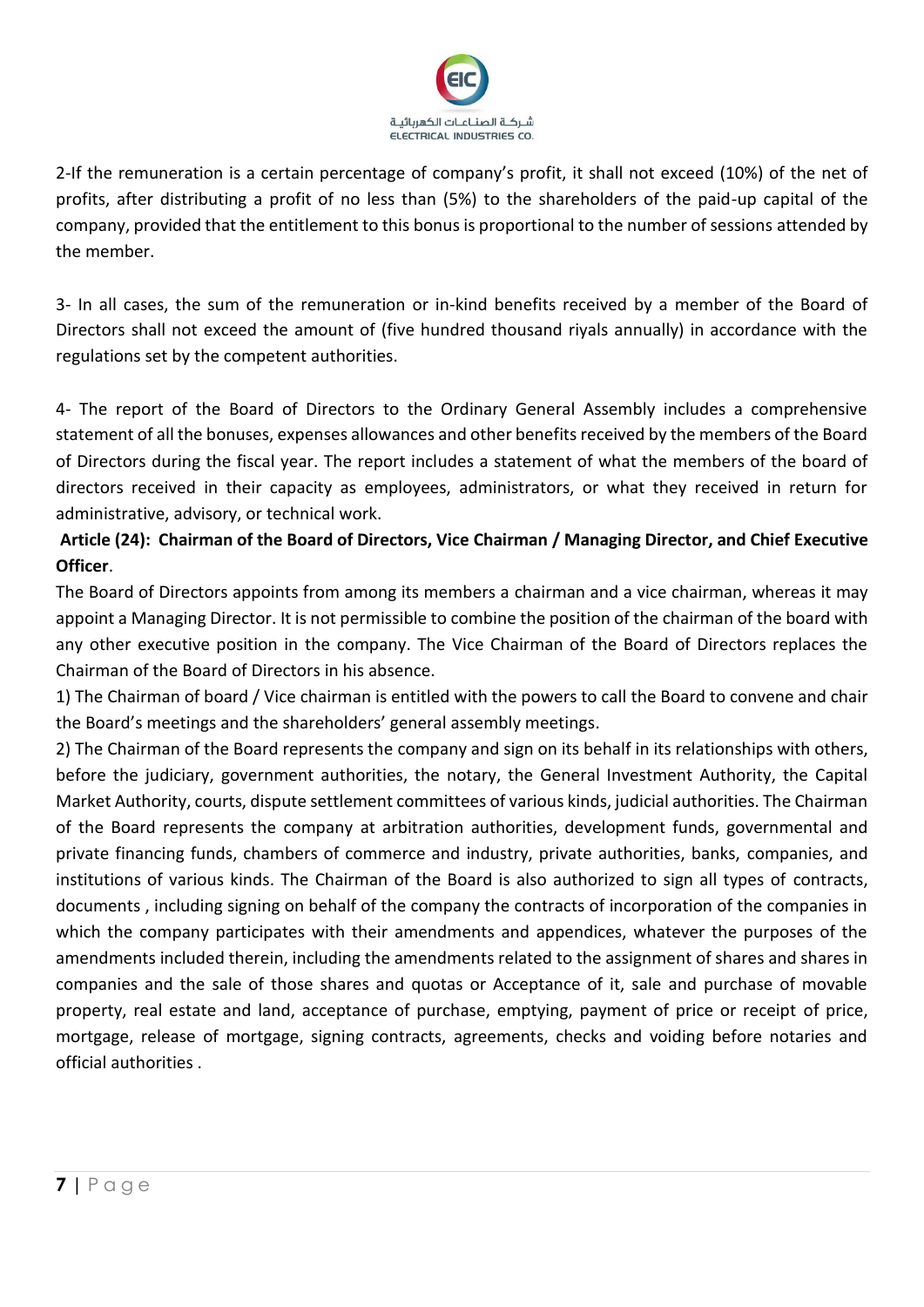

It also signs loan and financing agreements, guarantees, and guarantees, opening and operating bank accounts, documentary credits, issuing power of attorney on behalf of the company, appointing agents and lawyers and delegating them with the necessary powers. He has the right to authorize any of the company's employees or others within the limits of his competence in relation to undertaking certain work or businesses.

The board of directors is also entitled to choose from among its members or outside the members a chief executive, and the board determines by a resolution the tasks and rewards of the chief executive.

The Board shall appoint from amongst its members or others a secretary and shall issue a resolution specifying the tasks and rewards of the secretary. The term of membership of the board chairman, vicechairman and managing director shall not exceed the term of each of the membership in the board. They may be re-elected, and the Board may dismiss any of them at any time or without prejudice to their rights regarding compensation if the dismissal occurred for an unlawful reason or at an inappropriate time.

### **Article (25) - Board Meetings**

The Board of directors shall convene at least twice a year as per written invitation from the chairman. The Chairman of the Board shall call for a meeting whenever it is requested to do so in by two of the members at least.

## **Article (26): Quorum of Meetings and Resolutions**

The meeting of the Board of Directors shall only be deemed valid if attended by at least five members. In the event that the member of the board of directors authorized another member to the attend the board meeting on his behalf, the representation shall only be in accordance with the following controls:

- 1-The member of the board may represent more than one member in attending the meeting.
- 2- The representation shall be recorded in writing.
- 3- The representative may not vote on resolutions, which the law bans the representative from voting.

The Board of Directors may issue resolutions by submitting them to all members separately, unless one of the member's requests in writing the Board meeting for deliberation. The Board's resolution shall be issued with absolute majority for the votes of the members of the board present or represented at the meeting, with a minimum of two votes. When the votes are tied, the side which the chairman votes shall prevail.

### **Article (27): Board Deliberations**

The deliberations and resolutions of the Board shall be recorded in minutes and signed by the Chairman of the Board, the members of the board present, and the Secretary, these minutes shall be recorded in a special register signed by the chairman of the Board and the secretary.

### **Article (28): Committees**

The Board of Directors may form committees and authorize them with such powers as the board may deem appropriate and shall coordinate between these committees, with the aim of quickly deciding on the matters submitted to it.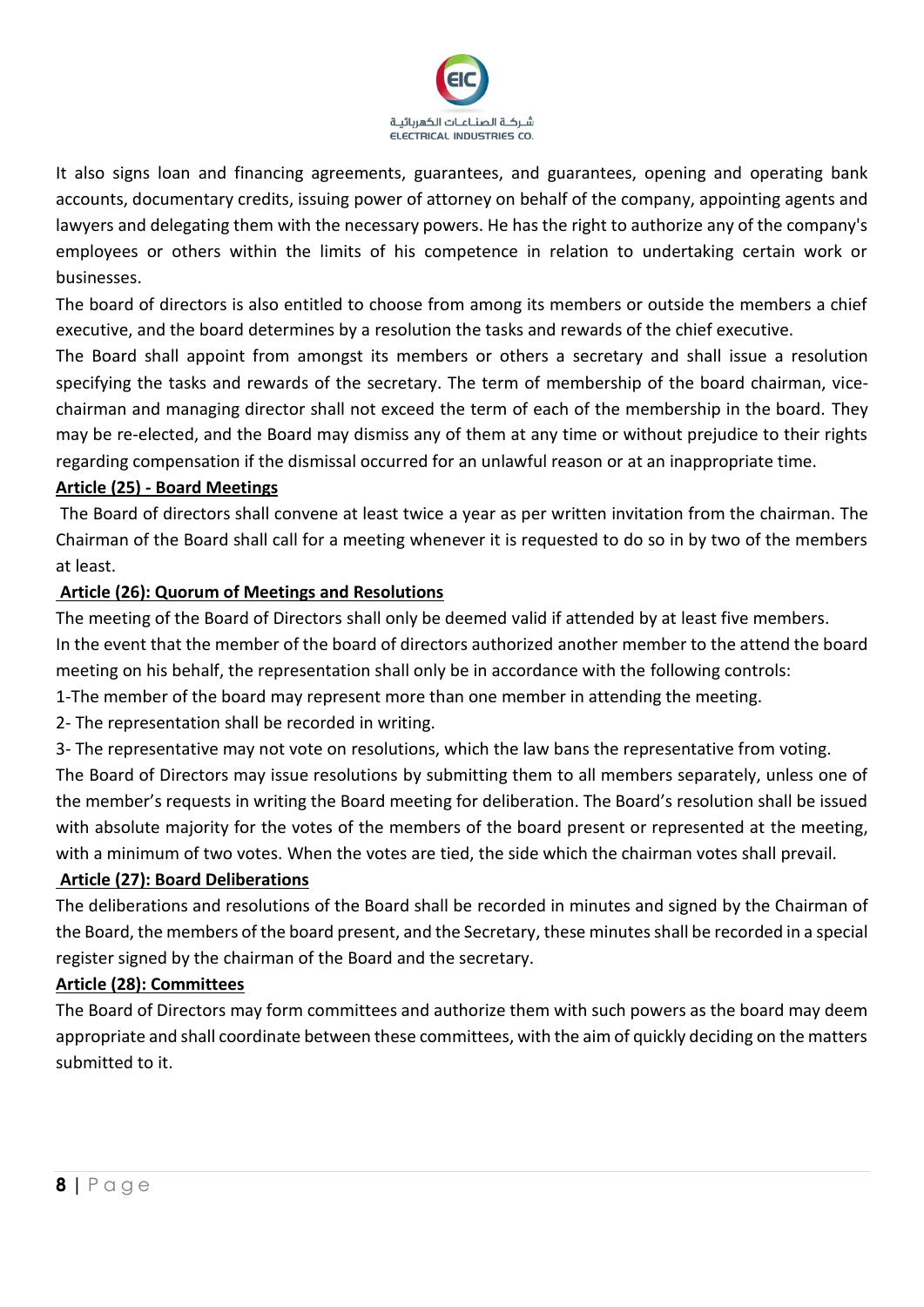

# **The Fourth Chapter Shareholders' Assembly**

## **Article (29): Attending Meetings**

Each subscriber, regardless of the number of his shares, is entitled to attend the constituent assembly. Each shareholder is entitled to attend the general assembly meeting and he may authorize a shareholder or another person other than the members of the board of directors or the company's employees to attend the general assembly.

### **Article (30): The Constituent Assembly**

The founders shall call all the subscribers to convene a constituent assembly within forty-five days from the date of closing the subscription in the shares. The validity of the meeting requires the attendance of a number of subscribers representing at least half of the capital. If this quorum is not available, the second meeting shall be held an hour after the end of the period specified for the first meeting, provided that the invitation to the first meeting shall include that. In all cases, the second meeting shall be valid regardless of the number of subscribers represented in it.

## **Article (31): The competencies of Constituent General Assembly**

The Constituent Assembly specializes in the following matters:

- 1. Verify that all shares of the company have been subscribed and that the minimum capital and the due amount of the value of the shares have been fulfilled in accordance with the provisions of the Regulations.
- 2. Deliberation on the evaluation report of the in-kind shares.
- 3.Approve the final version of the Company's Bylaws, provided that no substantial amendments are made, except with the approval of all the subscribers represented therein.
- 4. Appointing the members of the first board of directors for a period not exceeding five years.
- 5. Appointing the first auditor and determining their fees.

6. Deliberation in the founders' report on the works and expenses required for the establishment of the company.

### **Article (32): Specializations of the Ordinary General Assembly**

Except for matters of the Extraordinary General Assembly, the Ordinary General Assembly is concerned with all matters relating to the company. It convenes at least once a year during the six months following the end of the company's fiscal year. Other ordinary assemblies may be called whenever necessary.

## **Article (33): The Competence of the Extraordinary General Assembly**

The Extraordinary General Assembly is competent to amend the company's bylaws except for the provisions which is banned to amend by law. It may issue resolutions in matters falling within the competence of the Ordinary General Assembly under the same conditions and situation prescribed for the Ordinary General Assembly.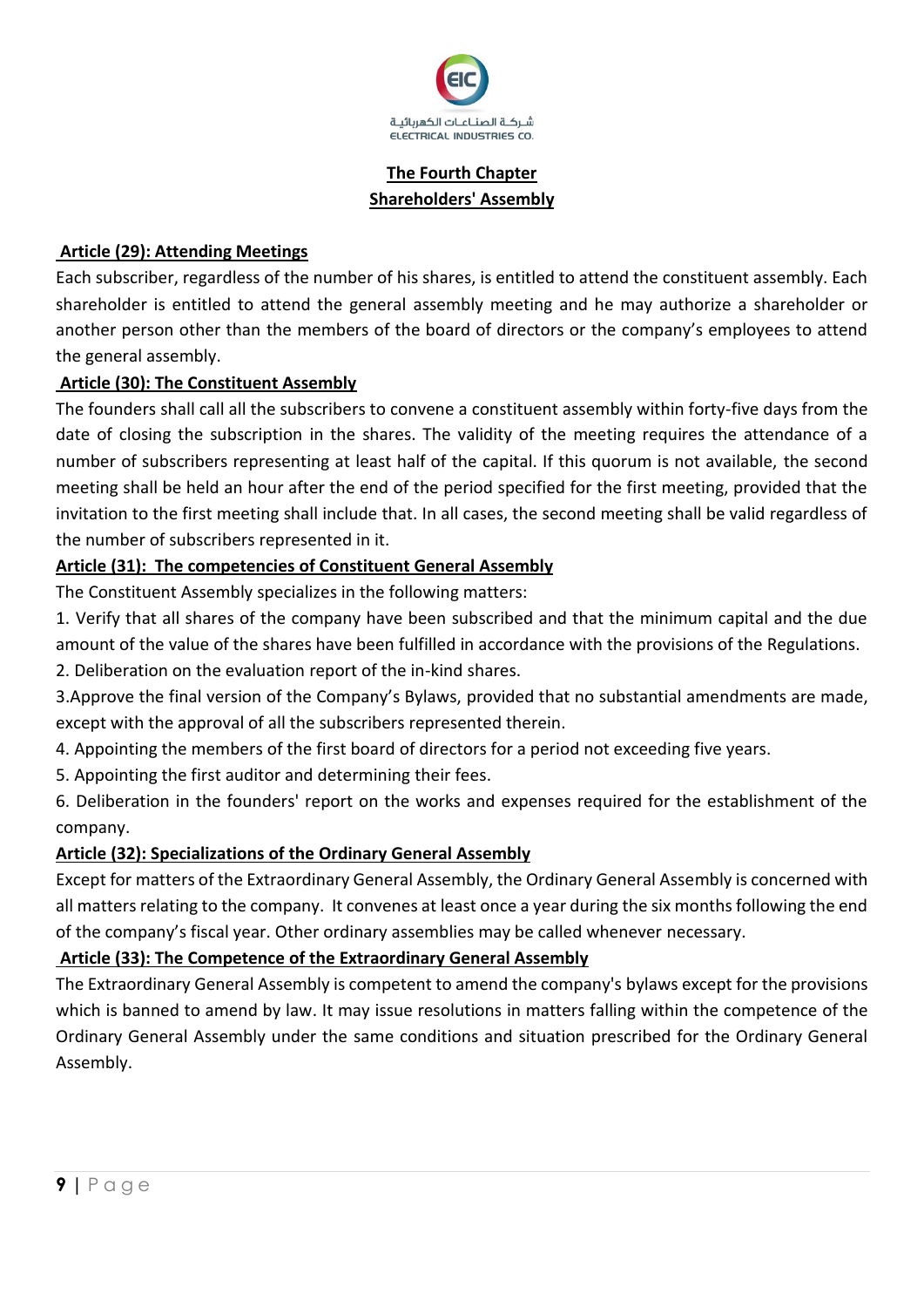

### **Article (34): Convention of Shareholders Assembly:**

Shareholders' general or private Assemblies shall be convened with invitation of the Board of Directors, whereas the Board of Directors shall call the Ordinary General Assembly to convene, if the auditor, the audit committee, or a number of shareholders representing at least (%5) of the capital requested such. The auditor may call the General Assembly to convene if the Board failed to call Assembly within thirty days from the date of the auditor's request. The invitation of the General Assembly to convene shall be published in a daily newspaper distributed in the area, which the company's head office is located at least twenty-one days prior to the scheduled date of the convening. However, the company may send the invitation on the mentioned date to all shareholders by registered letters, and a copy of the invitation and the agenda shall be sent to Capital Market Authority within the period specified for publication.

## **Article (35): Shareholders' Attendance Record**

Shareholders wishing to attend the general assembly register their names at the company's head office or at the place where the assembly is held before the time set for the assembly convention.

## **Article (36) : Quorum of the Ordinary General Assembly**

The meeting of the Ordinary General Assembly shall not be valid unless attended by shareholders representing at least a (25%) of the capital. If the necessary quorum is not met to convene this meeting, a second meeting shall be held after an hour from the end of the period set the first meeting, provided that the invitation of the first meeting shall include the possibility of holding such meeting. In all cases, the second meeting shall be valid regardless of the number of shares represented therein.

## **Article (37) : Quorum of the Extraordinary General Assembly**

The Extraordinary General Assembly shall only be deemed valid, if it is attended by shareholders representing at least half of the capital. If this quorum is not available in the first meeting, the second meeting shall be held after an hour of the end of the period set for the first meeting, provided that the invitation of the first meeting shall include the possibility of holding such meeting. In all cases, the second meeting shall be valid if attended by a number of shareholders representing at least a quarter of the capital. If the necessary quorum was not available in the second meeting, an invitation shall addressed for a third meeting to be held with the same situation stated in Article (33) of this bylaws. The third meeting shall be valid regardless of the number of shares represented therein after the approval of the competent authority. **Article (38): Calculation of Votes/Right to Vote**

Each shareholder has one vote for each share he represents at the Constituent Assembly. The votes in the Ordinary General Assemblies and the Extraordinary General Assembly are counted based on a vote per each share. The shareholder's right to vote shall be facilitated. The cumulative voting method shall be followed in electing the Board of Directors at the Ordinary General Assembly. The shareholder has the right to distribute his votes among more than one candidate according to the shares he owns. However, the Board of Directors may not participate in voting on the Assembly's Resolutions relating to their discharge for their management of the company.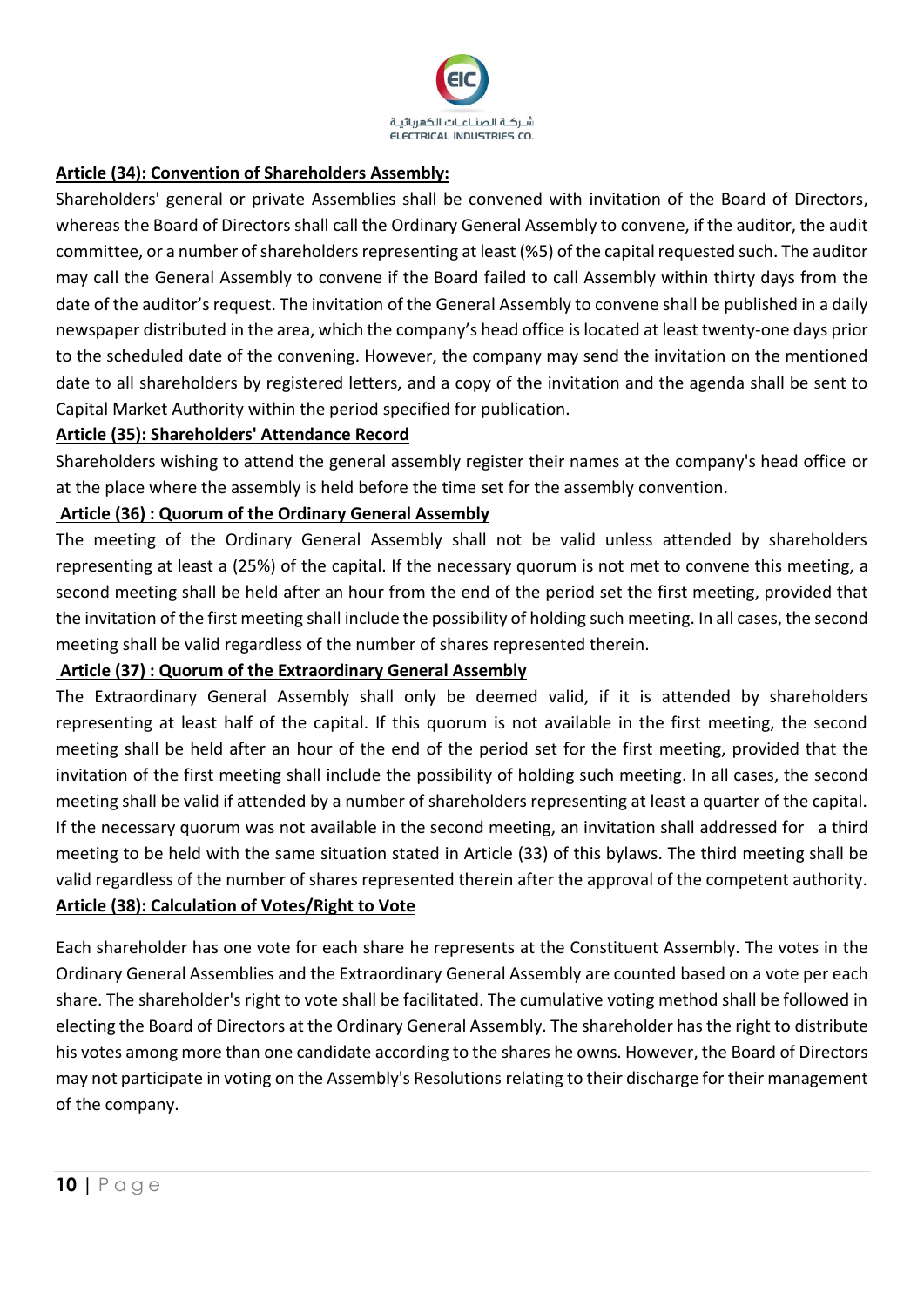

## **Article (39): General Assembly Resolutions**

Resolutions in the Constituent Assembly and the Ordinary General Assembly shall be made by an absolute majority of the shares represented at the meeting. The resolutions of the Extraordinary General Assembly shall also be issued by a majority of two-thirds of the shares represented at the meeting unless the resolution related to the increase or decrease of the capital, extending the company term , dissolution of the company before the expiry of the period stated in the in its bylaws or the company merger with another company or enterprise, whereas , the resolution shall only be deemed valid if it was issued by a majority of 75% of the shares represented at the meeting.

### **Article (40): Discussions in the General Assemblies**

Each shareholder has the right to discuss the subjects listed on the Assembly's agenda and to address questions in its regards to the members of the Board and the auditor. The members of the board or the auditor answers the shareholders questions to the extent that does not expose the company interest to harm or damage. If the shareholder deems that the answer to his question is not convincing, he shall report to the Assembly, whose Resolution is binding in this regard.

### **Article (41): Presiding Over General Assemblies and Preparing Minutes**

The General Assembly is chaired by the chairman of the board of directors or its deputy in case of his absence, or whoever is delegated by the board of directors from its members for such purpose in the absence of the chairman and its deputy.

The minutes of General Assembly of meeting shall be drafted that include the names of the shareholders present or the representative, the number of shares in their possessions in person or by proxy, the number of votes allocated thereupon, the resolutions taken, the number of votes that approved or disapproved thereby, and a summary of the discussions that took place in the meeting. Minutes are recorded on a regular basis after each meeting in a special register signed by the Chairman of the General Assembly, its secretary and Canvasser.

## **The Fifth Chapter: Audit Committee**

### **Article (42): Formation of the Committee**

The Audit Committee is formed by a Resolution adopted by the Ordinary General Assembly, consisting of non-executive board members, whether shareholders or others, provided that the number of its members is not less than three and not more than five. The resolution defines the committee's tasks, rules of work, and remuneration of its members.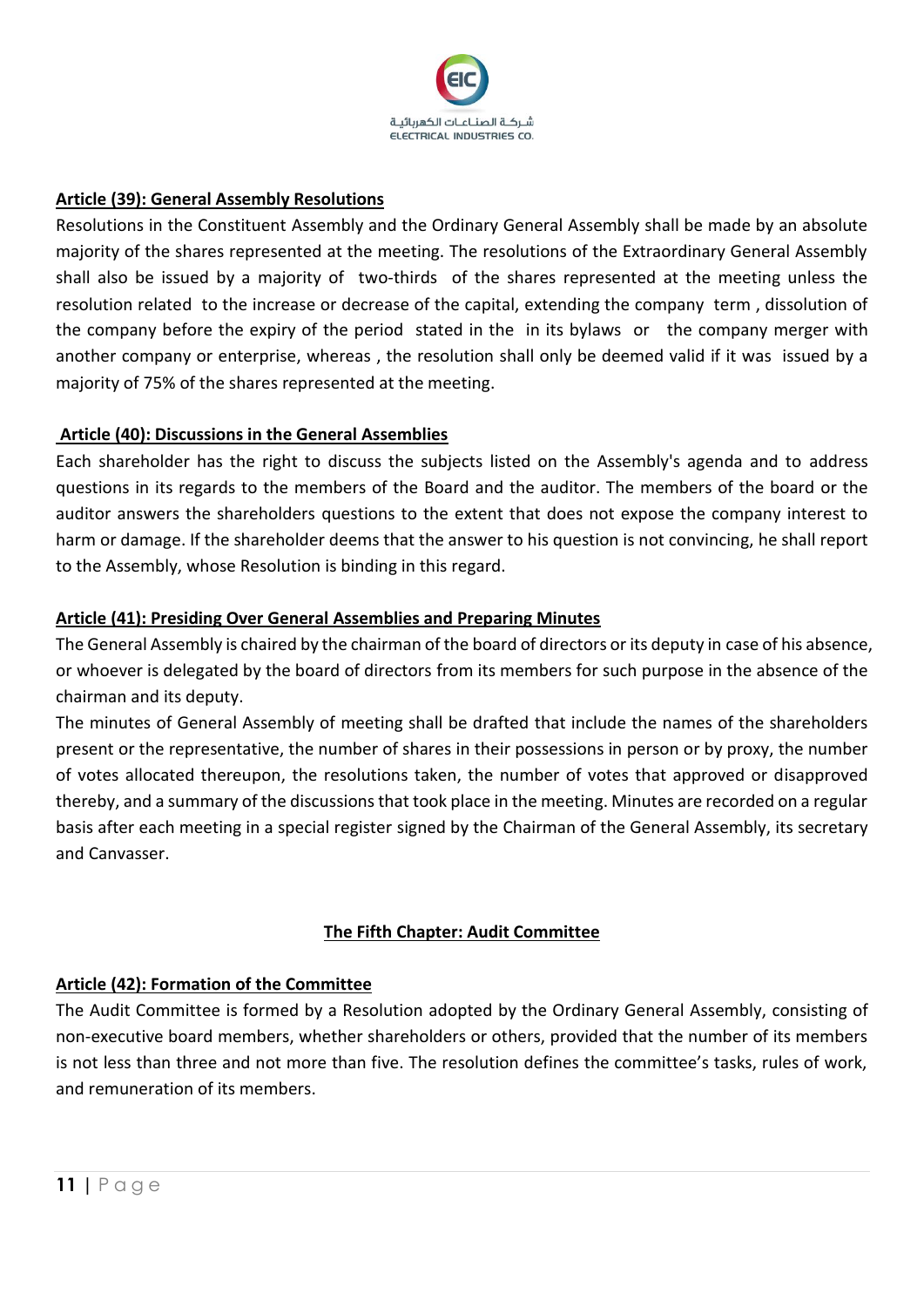

### **Article (43): Quorum of Committee Meetings**

For the audit committee meeting to be valid, the attendance of the majority of its members is required, and its resolutions are issued by the majority of the votes present.

## **Article (44) The tasks of the committee:**

The Audit Committee is responsible for monitoring the company's business, and for this purpose it has the right to audit its records and documents and to request any clarification or statement from the members of the Board or the Executive Management. It may request the board of directors to call General Assembly of the company to convene if the board of directors impedes its work or the company incurred serious damage or losses.

## **Article (45): Reports of the Committee**

The Audit Committee must review the company's financial statements, reports and notes provided by the auditor and express its views thereon. The Audit Committee shall also prepare a report on its opinion regarding the adequacy of the company's internal control system and the activities it has been carried out within its jurisdiction. The board of directors shall also provide sufficient copies of this report at the company's head office at least twenty-one days before the date of the meeting of the Assembly to provide a copy of such report to whoever desired by the shareholders. The Audit report shall be read during the meeting of the General Assembly.

## **The Sixth Chapter: The Auditor**

### **Article (46) : The Auditor**

The company shall have one or more auditors who are licensed to work in the Kingdom, to be appointed annually by the General Assembly. The Ordinary General Assembly shall determine the auditor's remuneration and term of work. The General Assembly may reappoint the auditor, provided that the total of its appointment does not exceed five consecutive years. An auditor who has utilized this period may be re-appointed after the lapse of two years from the date of its expiry.

### **Article (47) : The Powers of the Auditor**

The auditor has the right at any time to review the company's records, registers and other documents. The auditor also has the right to request data and clarifications that he deems necessary to obtain to verify the company's assets and obligations and other things that fall within the scope of its work. The chairman of the board of directors shall enable the auditor to perform his duty. In case the auditor encounters difficulty in this regard, he shall prove such issue in a report submitted to the board of directors. If the Board does not facilitate the work of the auditor, he shall request the Board of Directors to call the Ordinary General Assembly to consider the matter.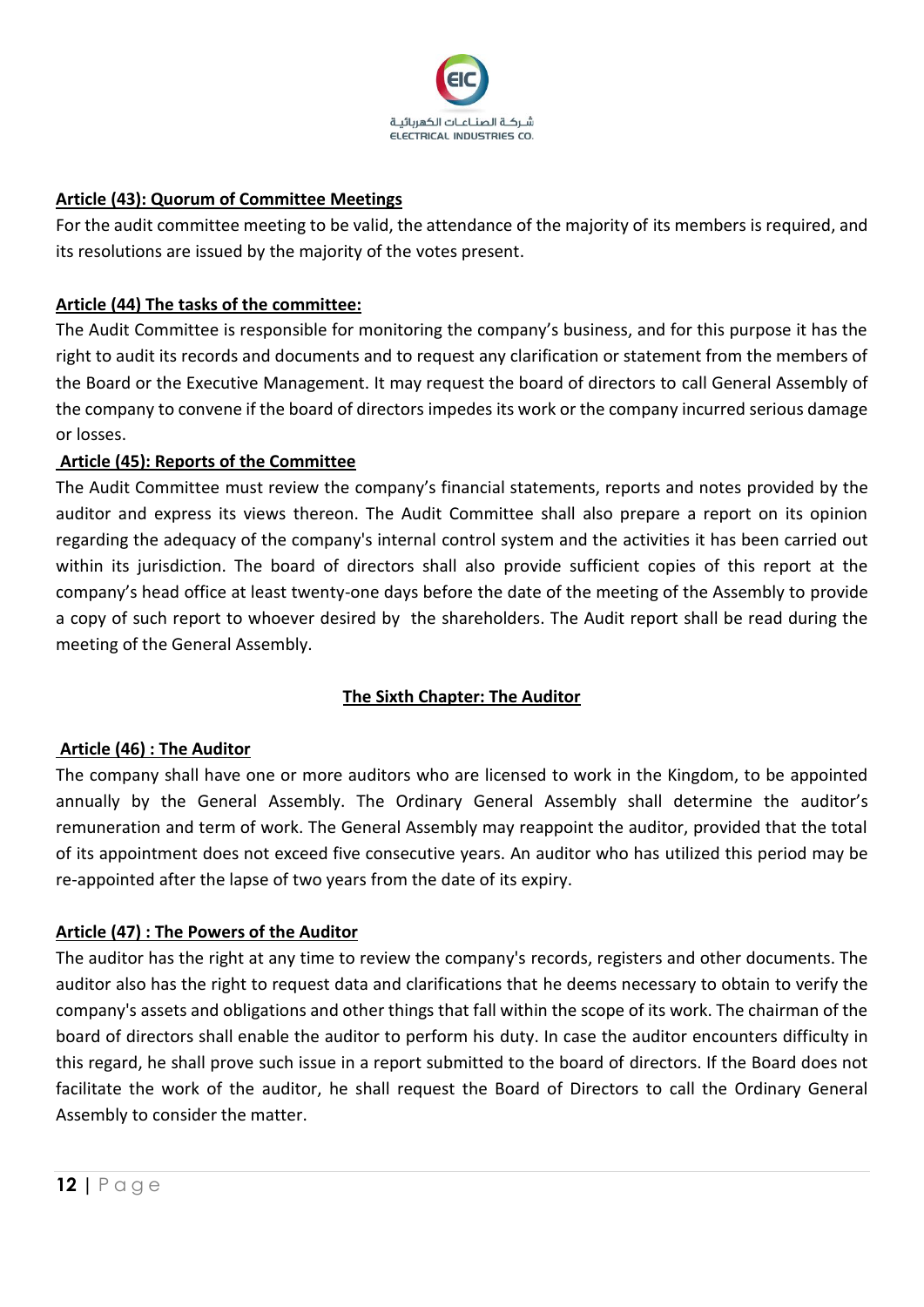

## **The Seventh Chapter Company Accounts and Dividends**

## **Article (48): The Fiscal Year**

The company's fiscal year starts from 1 January and ends at the end of December of each year, provided that the first Fiscal Year starts from the date of its registration in the Commercial Register until the end of December of the following year.

### **Article (49) : Annual Reports**

1-The board of directors shall, at the end of each fiscal year of the Company, prepare the financial statements of the company and a report on its activities and financial position for the past Fiscal Year. This report includes the proposed method of dividends. The Board shall make these documents available to the auditor at least forty-five days before the date set for the General Assembly meeting.

2- The Chairman of the Board, chief executive officer and financial manager must sign the documents referred to in Paragraph No. (1) of this Article. Copies of these documents shall be secured at the company's head office at the disposal of the shareholders at least twenty-one days before the date of the General Assembly meeting.

3-The Chairman of the Board of shall provide the shareholders with the financial statements of the company, the Board of Director report, and the auditor's report, unless they are published in a daily newspaper distributed in the company's head office. He shall also send a copy of these documents to the Capital Market Authority, at least twenty-one days before the date of the General Assembly meeting.

## **Article (50) Dividend Distribution**

The company's annual net profits are distributed as follows:

1-(10%) of the net profits shall be set aside to form the statutory reserve, and the Ordinary General Assembly may discontinue this deduction when the said reserve reaches (30) of the capital.

2- The Ordinary General Assembly based on recommendation from the board to retain (10%) of the net profit to form agreed reserve to be allocated for benefit of the company.

3- After that from the remainder, an initial payment of 5% percent of the paid capital to be distributed to the shareholders.

3- After the foregoing, (10%) of the remainder is allocated for the remuneration of the Board of Directors, provided that the entitlement to this remuneration is proportional to the number of sessions attended by the member.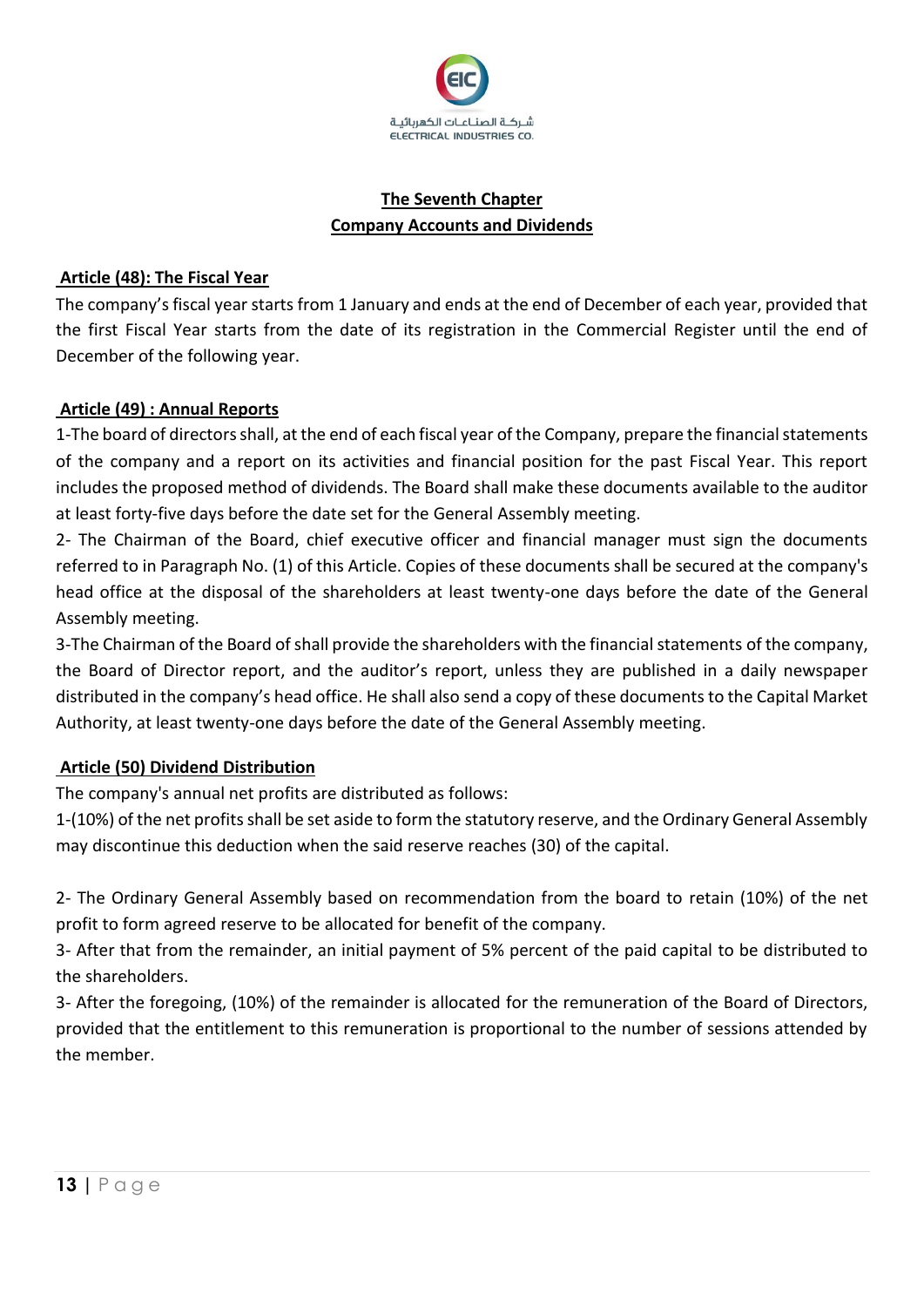

### **Article (51) Profit Entitlement**

The shareholder shall be entitled to his portion in the profits in accordance with the resolution of the General Assembly issued in this regard. The resolution shall specify the maturity date and the date of distribution. The eligibility for profits shall be to shareholder registered in the shareholders' registry at the end of the day specified for entitlement. The Assembly may decide to distribute profits on an annual, semi-annual, or quarterly basis. The General Assembly may authorize the Board to distribute interim dividends according to a resolution renewed annually.

### **Article (52) Distribution of dividends for preferred shares**

1- If no dividends are distributed for any financial year, it is not permissible to distribute profit for the following years except after paying the percentage specified in accordance with the provision of Article No. (114) of the Companies law for the owners of preferred shares for that year.

2-If the company fails to pay the specified percentage, in accordance with the provisions of Article No. (114) of the Companies Law, of profits for a period of three consecutive years, then the Special Assembly of the owners of these shares, which convened as per the provisions of Article No. (89) of the companies Law may decide whether they attend the General Assembly meeting and participate in voting. The company's General Assembly and participation in voting or appointing their representatives in the Board of Directors in proportion to the value of their shares in the capital, until the company can pay the full priority dividends allocated to the owners of such shares.

### **Article (53): Company losses**

1-If the company's losses amount to half of the paid-up capital at any time during the Fiscal year, any company official or the auditor must immediately inform the Chairman of the Board of Directors, and the latter must immediately inform the members of the Board thereof. The Board of Directors must within fifteen days from the date of being informed of the losses , call the Extraordinary General Assembly to meet within forty-five days to decide whether to increase or decrease the company's capital in accordance with the provisions of the Articles of the Companies Law to the extent that the company's losses are reduced to less than half of the paid-up capital, or to dissolve the company before the term specified in its bylaws.

2- The company shall be deemed terminated by the force of the companies Law if the General Assembly did not meet within the period specified in Paragraph No. (1) of this Article, or if it convened and was unable to issue a resolution in such regard, or if it decided to increase the capital in accordance with the conditions stipulated in this Article subscription in the Each capital increase within ninety days from the issuance of the Assembly's resolution to increase it.